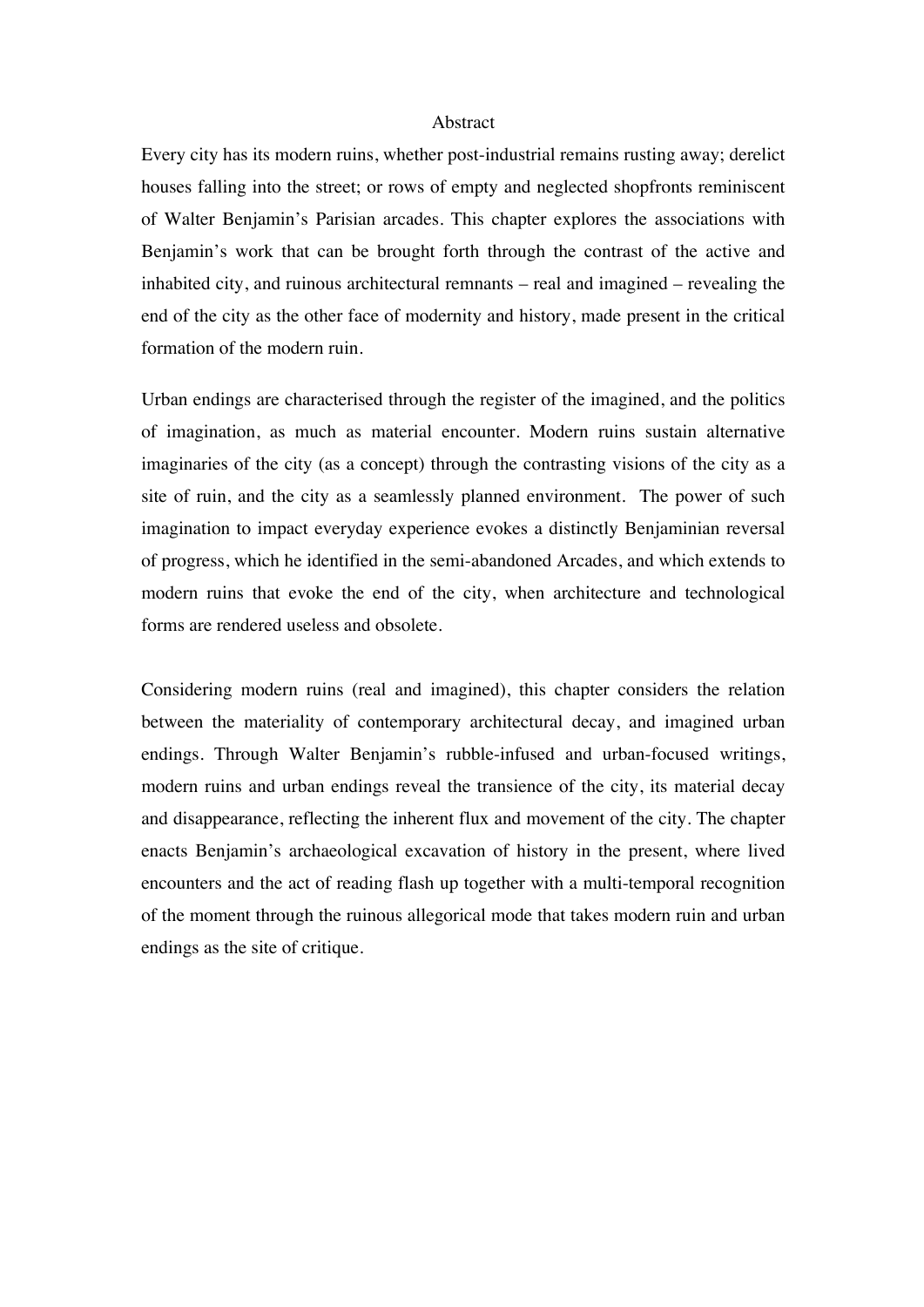# The City's Other Face: Modern Ruins and Urban Endings

In the imaginary of the city, there are certain recurring images, and common urban characters. The thronging American metropolis, New York, Chicago; the modern industrial city, the "Cottonopolis" of Manchester, the "steel" cities of Pittsburgh, Sheffield (UK), and Newcastle (Australia). The old European city, with winding cobbled streets and historic architecture – Amsterdam's canals and art galleries; London's boroughs, bridges, and high streets. The high-rise urbanism of Hong-Kong and Dubai. Increasingly, these imaginaries are also hyper-technological – a "cybernetic urbanism" (Krivý 2018) of global smart cities founded on algorithms and populated with automated machines (Foth, Mitchell, and Estrada-Grajales 2018); digitally securitised city centres designed for control and surveillance (Krivý 2018) transformed by mega projects visioned through digital and 3D renderings of future development (Melhuish, Degen, and Rose 2014).

In reality, many cities are hybrids, new and old together – gridded streets forced onto the landscape to re-order the vernacular, like Haussmann's new Paris, built on the ruins of the 1871 Commune and erasing many ancient parts of the city; or Robert Moses' Cross-Bronx expressway, blamed by Marshall Berman for leaving the South Bronx as a "modern ruin" in the 1950s and beyond (Berman 1982). So often, we call on a conception of the ideal city – clean, safe, new – as if this conception *is* the city, but it is also a place of endings and chaos and disorder; a place where things are torn apart, and scattered, and forgotten and left behind because of relentless forces that push (things and people) ever onward. Many cities have experienced mass-decay, the destruction of war, and population decline leading to abject ruin – and destructive renewal. In the same year as the Paris Commune, the Great Chicago Fire razed a third of the city, and a hundred years later inner city neighbourhoods were overwhelmed with abandoned buildings as populations shrank and urban blight set in; Manchester's industrial growth gave way to post-war ruin, and later post-industrial decay; Melbourne's now re-vamped docklands were derelict for decades. Many cities – like Detroit, Pittsburgh, or Leipzig – have yet to fully recover from a long period of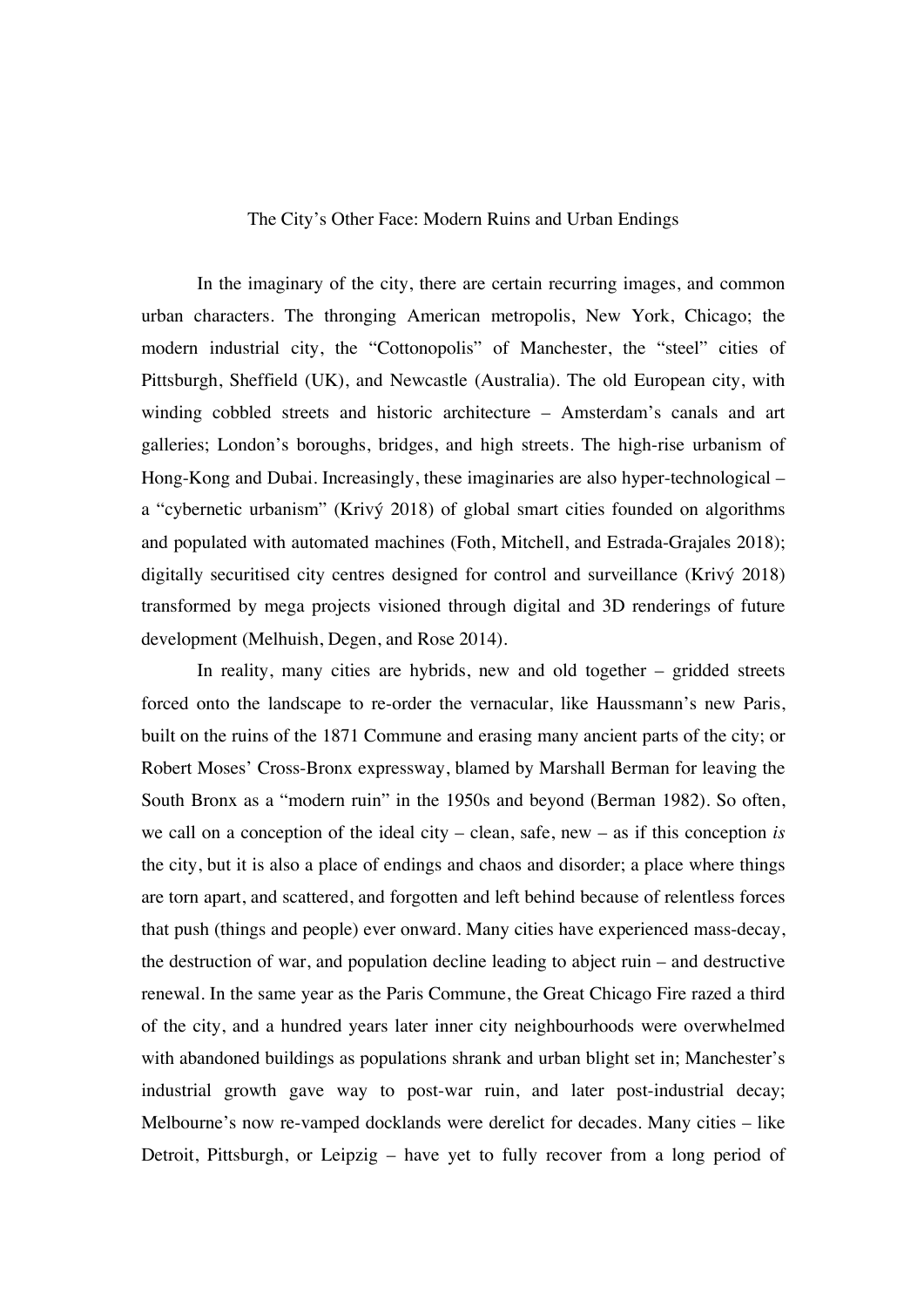decline characterised by the decay and ruin of vast industrial complexes. This chapter considers these kinds of modern ruins – ruined architecture, derelict wastelands, and mass destruction – as an unavoidable part of urban life, arguing that the city is a place of ruins as much as a place of advancement and development.

The persistence of sites of modern ruin is at odds with how we see the city and ourselves. Urban ruins in particular are so often perceived to be within, but not of, the city, aberrations that don't belong there – the furnishing of gothic underworlds, or markers of deprivation and failure, rather than an inherent character of the city. Modern ruins are sites that mark out truncated futures – blunt urban endings figured in broken windows and rubble, which at their most extreme present a counter to mantras of perpetual growth and seamless order. The ordered city is the aim of urban planners, city councils and governments, but also the dream of those who wish to address the traditionally negative impact of rapid urbanism. Historically, the "new" city is forged on the unfortunate ruin of the old; for Le Corbusier, the old city was Paris, with its medieval backstreets (Kasinitz 1995, 101). For Jane Jacobs, it was the more organic form of the city prior to active planning (Jacobs 1972, 50). Jacobs identified urban policy in American cities as the source of cycles of "slumming and unslumming" (Jacobs 1972, 284), generating decay and destructive redevelopment, the life and death of urban neighbourhoods. According to Robert Fishman, Frank Lloyd Wright foresaw the "death" of the modern city in urban sprawl, making what was a new city to those like Le Corbusier a rapidly declining "old" city, "the centralised industrial metropolis" (Fishman in Kasinitz 1995, 395), which fell to ruin as populations moved out to commutable suburbs, and heavy industry declined – the (Western) industrial city has become old, even endangered (Fishman in Kasinitz 1995, 407).

Often-romantic visions of the modern city as a planned behemoth of efficiency and order frequently obscure a counter-vision, a contrasting imaginary, whether gothic, noir, steampunk or dystopian – the materiality of urban decay and destruction, and the fictions of imagined apocalyptic ruin. A counter city that is run-down, dusty and forgotten, disordered, eerie and strange, and which reveals a vision of the modern city that is ruinous and crumbling, a place of endings and disintegration. This fragmented and ruined concept city corresponds to the shattering experience of modern life as one of wreckage and dislocation, and stretches from the slums and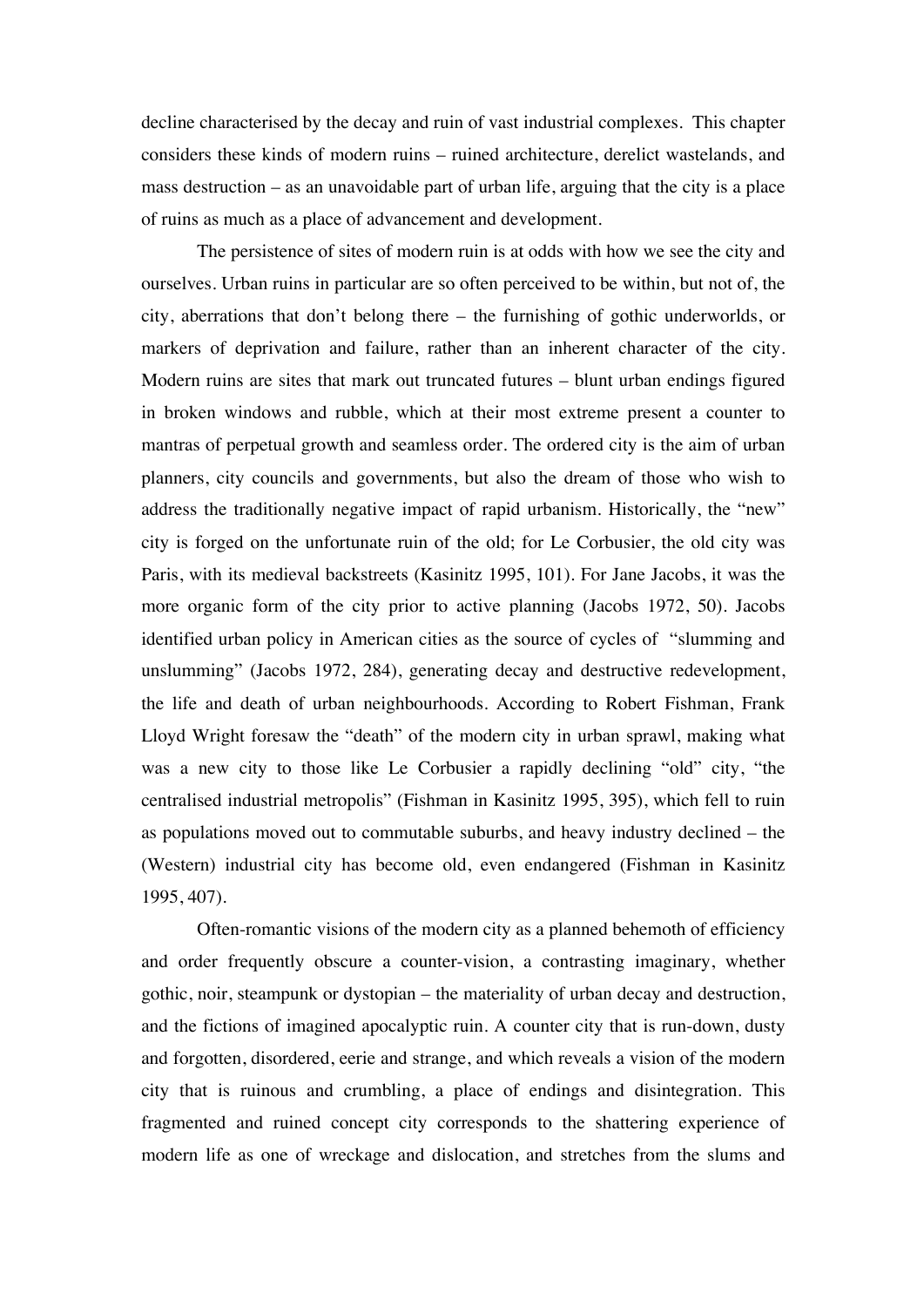boulevards of early modernity (Benjamin, 1999a; Benjamin, 1983), to the liquid and quartz forms of late modernity (Bauman, 2000; Davis, 1990), and Berman's reworking of Marx's expression of modern transience, "all that is solid melts into air" (Berman, 1988), or Schumpeter's "creative destruction" (Hetherington and Cronin, 2008). The modern imaginary of ruins derives from colonial and imperial ruin gazing (Hell 2008, Stoler 2013), and the eighteenth century obsession with the fall of civilisation, "this earlier imaginary of ruins haunts our discourse about the ruins of modernity [and yet] the twentieth century has produced a very different imaginary of ruins", one which moves away from the return to nature of the romantic sublime, and dwells on the inherently destructive nature of progress, working at a frenzied speed to unravel and reconstruct in perpetuity (Huyssen 2008, 18).

Marshall Berman used the term "modern ruin" to describe both the urban decay of the Bronx, and the underbelly of urban modernity as a churning destructive force, exemplified in urban decay:

"Among the many images and symbols that New York has contributed to modern culture, one of the most striking in recent years has been an image of modern ruin and devastation. The Bronx, where I grew up, has even become an international code word for our epoch's accumulated urban nightmares: drugs, gangs, arson, murder, terror, thousands of buildings abandoned, neighborhoods transformed into garbage and brickstrewn wilderness" (Berman 1982, 290).

Berman's vision of the Bronx as a modern ruin shows the "other face" of the modern city that is the central concern of this chapter. The emergence of urban modernity – and the concept of the modern city – is associated with ruins; that is, with material, metaphorical or allegorical ruination. The interpenetration of ruins, the city, and modernity is established across multiple registers of fragmentation and decay. Theories of the urban have been intertwined with such visions of ruin (symbolic and actual) by a number of writers including urban sociologists like Georg Simmel, who wrote *The Ruin* in 1911; and by Jane Jacobs, who focused on urban blight and regeneration in *The Death and Life of Great American Cities*. In Berman's work, the end of the city is an inevitable and haunting possibility of modernity, even in the present; made visible through modern ruination, urban decay, and destruction.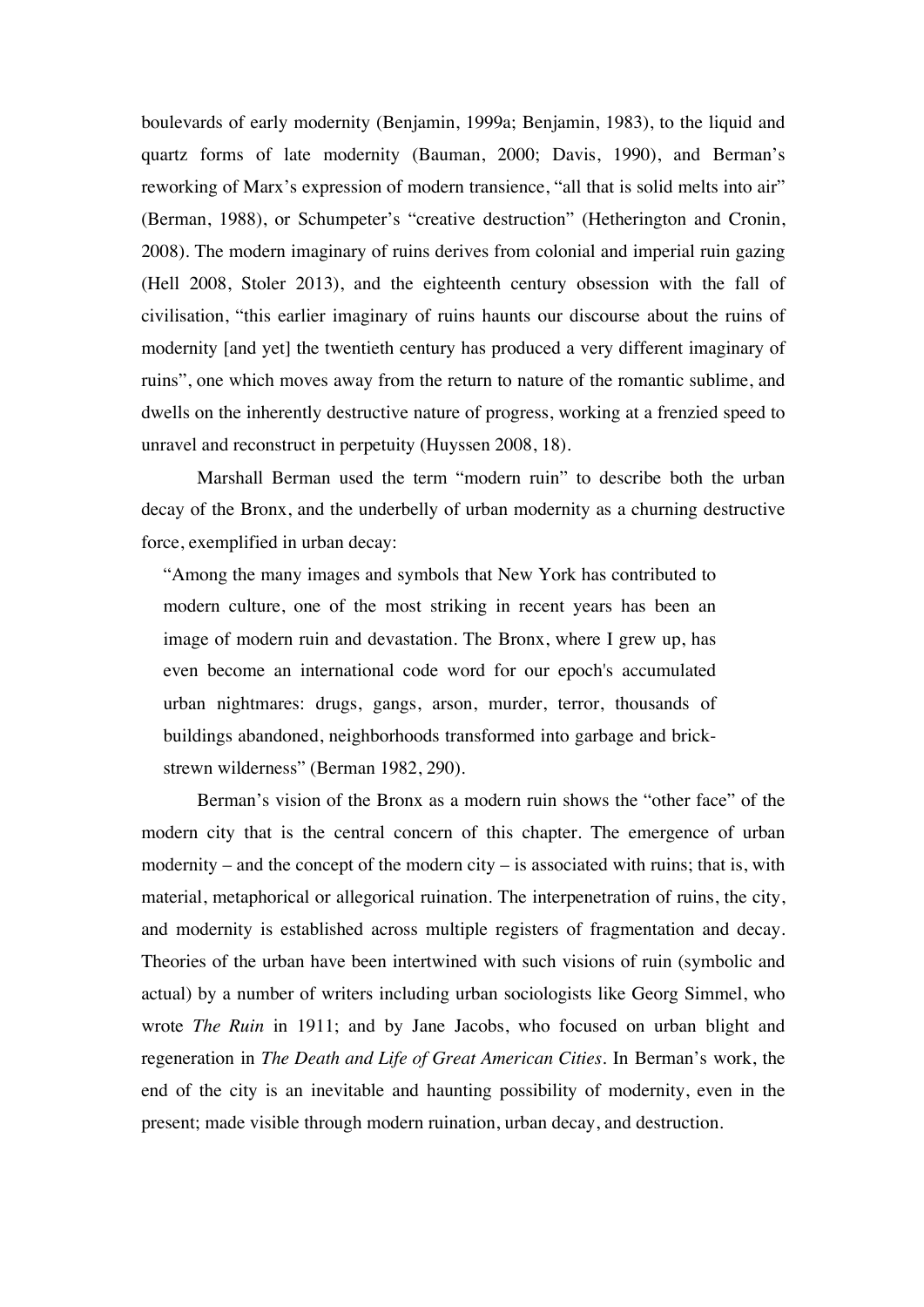Perhaps the most detailed philosophy of modern ruins is put forward by Frankfurt School theorist Walter Benjamin, described by Andreas Schönle as a "founding father of ruinology" (Schönle 2006, 651). Benjamin famously critiqued the construct of linear historical time with references to Paul Klee's painting *Angelus Novus,* in which Benjamin perceived that Angel of History held aloft, looking upon the wreckage of the past, unable to make it whole, as the winds of progress blew the Angel towards an unknown – but implicitly destructive – future time (Benjamin 2003, 392). But Benjamin also repeatedly cited the Janus face of capitalism as a contrast between progress looking forward, and ruin strewn behind – the latter is the "other face" of perpetual progress that the Angel can only look upon in frozen horror – and this other face persisted, for Benjamin, in out-dated fashions, relics that seemed out of time, the outmoded and forgotten remnants of an era – most notably, the thendecaying Paris shopping arcades.

Despite the unfinished nature of the voluminous and fragmented *Arcades Project* (Benjamin 1999a) – and, indeed, Benjamin's collected writings generally – Benjamin's writing consistently and movingly evokes a kind of shadow-world of urban life, haunted by the advent of modernity, but also by its own present and future ruin. As Susan Buck-Morss states in *The Dialectics of Seeing*, the *Arcades Project* "broke radically with the philosophical canon by searching for truth in the "garbage heap" of modern history, the "rags, the trash", the ruins of commodity production that were thoroughly tainted with the philosophically debased qualities of empirical specificity, shifting meanings, and above all, transiency" (Buck-Morss 1989, 218). To understand the city – and by association, past and future historical constellations, as well as material encounters and the visual regimes of modernity – Benjamin had to tear the city apart, to see the city not as a composite whole but as a profoundly fragmented place. In doing so, Benjamin produced a vision of modern ruin: what Max Pensky calls a "disruptive-constructive strategy" (Pensky 2001, 154), that is allegorical "insofar as it consists of the wilful wresting of fragmentary images and textual elements from their place in the history of literary reception and the construction of montages or constellations from these fragments, montages that are intended to illuminate the object truth of contemporary social reality." (Pensky 2001, 154-5).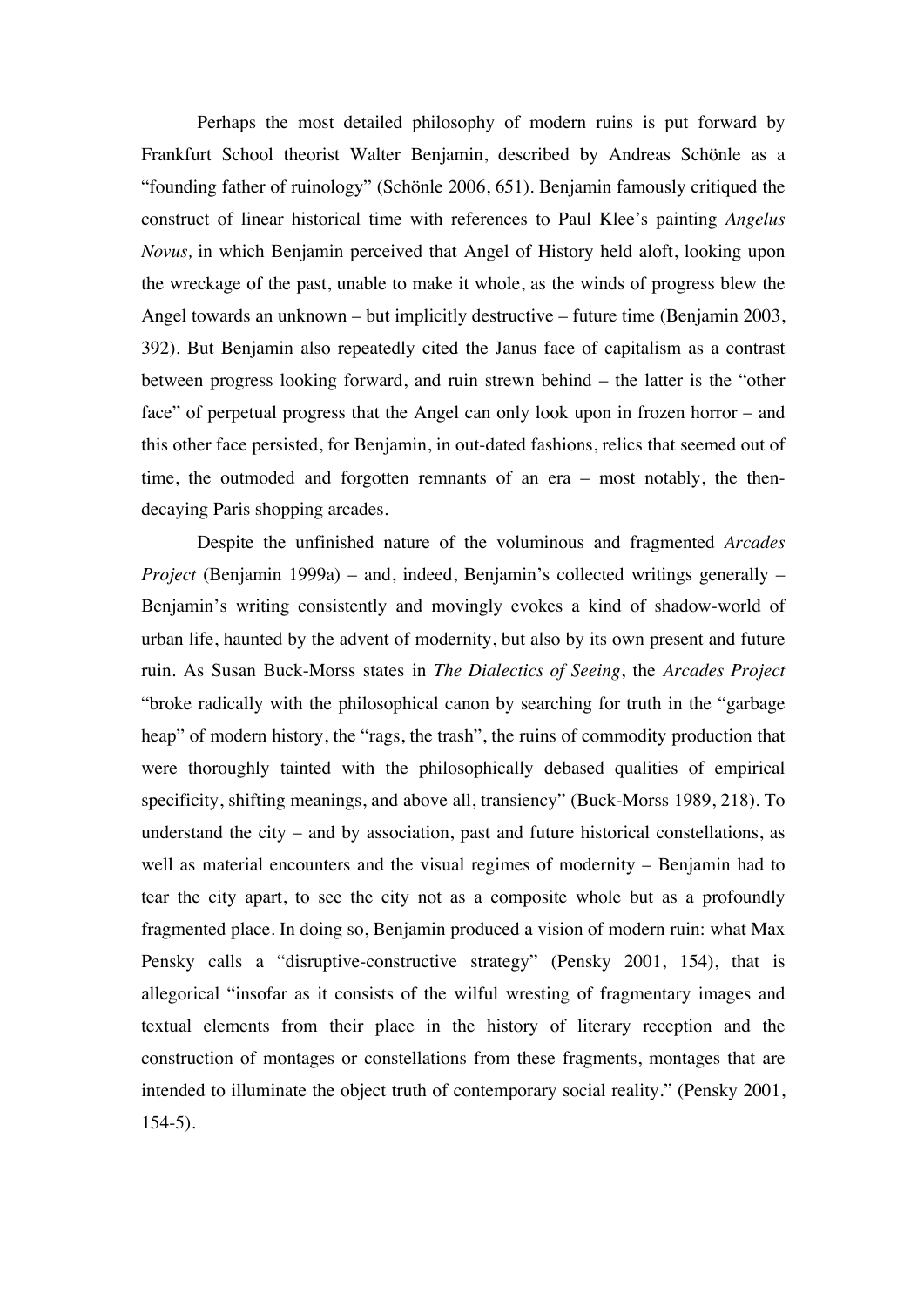The strategy was not restricted to works of art, texts, or media, however. Benjamin also sought this illumination of reality in real material decay, in the modern urban ruins of his era. In *Ruin and Rubble in the Arcades* Tyrus Miller suggests that destruction and progress go hand in hand, observing that Benjamin's method stemmed from the contemporary historical tendency towards obsolescence and swift decline, a method focused on "the ruined hopes of the past" in the arcades; those "things, impulses, objects and matter" in a state of decay and fragmentation (Miller in Hanssen 2006, 93). As Miller states, "Benjamin follows the surrealist procedure to the letter, montaging a pile-up of disparate industrially produced fragments" using "the same uncanny jumble of outmodedness that attracted the surrealists" (*ibid*), and which is also found in urban ruins and relics – the other face of the modern city.

# A (Short) History of Modern Urban Ruins

If we date the phenomena of urban ruination from the advent of modernity, up to the present day, urban endings in cities take many forms beyond post-industrial decay. These include slum clearance and revitalisation, disappearing entire communities and ways of life under the rubble of demolition; or the devastating aerial bombardment and firestorms of modern warfare in Dresden during World War II, or in Aleppo since 2013; or even further back to the ruins of the American Civil War, or the War of 1812, in which American government buildings were reduced to smouldering wrecks. Modern ruins include the wreckage of depopulated disaster zones like Pripyat, near Chernobyl, or New Orleans following Hurricane Katrina. Even small transitions – a few derelict shops or a burnt out building – can be understood to be ruinous in nature, not aberrations in the fabric of the modern city, but constituent parts of urban life.

Ruins are a fundamental aspect of the city, as it is lived, as it is dreamed – abandonment, dereliction, devastation and demolition characterise different phases in a city's development. This vision is nothing new – it's as old as cities themselves (Woodward 2002). The ruin imaginary – though possessing a particular contemporary form – reaches back to antiquity, to the fall of Rome, and Carthage, and forward to the speculative ruination of contemporary cities. Ruin gazing also produces a certain kind of imperial imaginary, from Shelley to Speer, that sees ruins as part of the rise and fall narrative of the West, in which history ends in the destruction or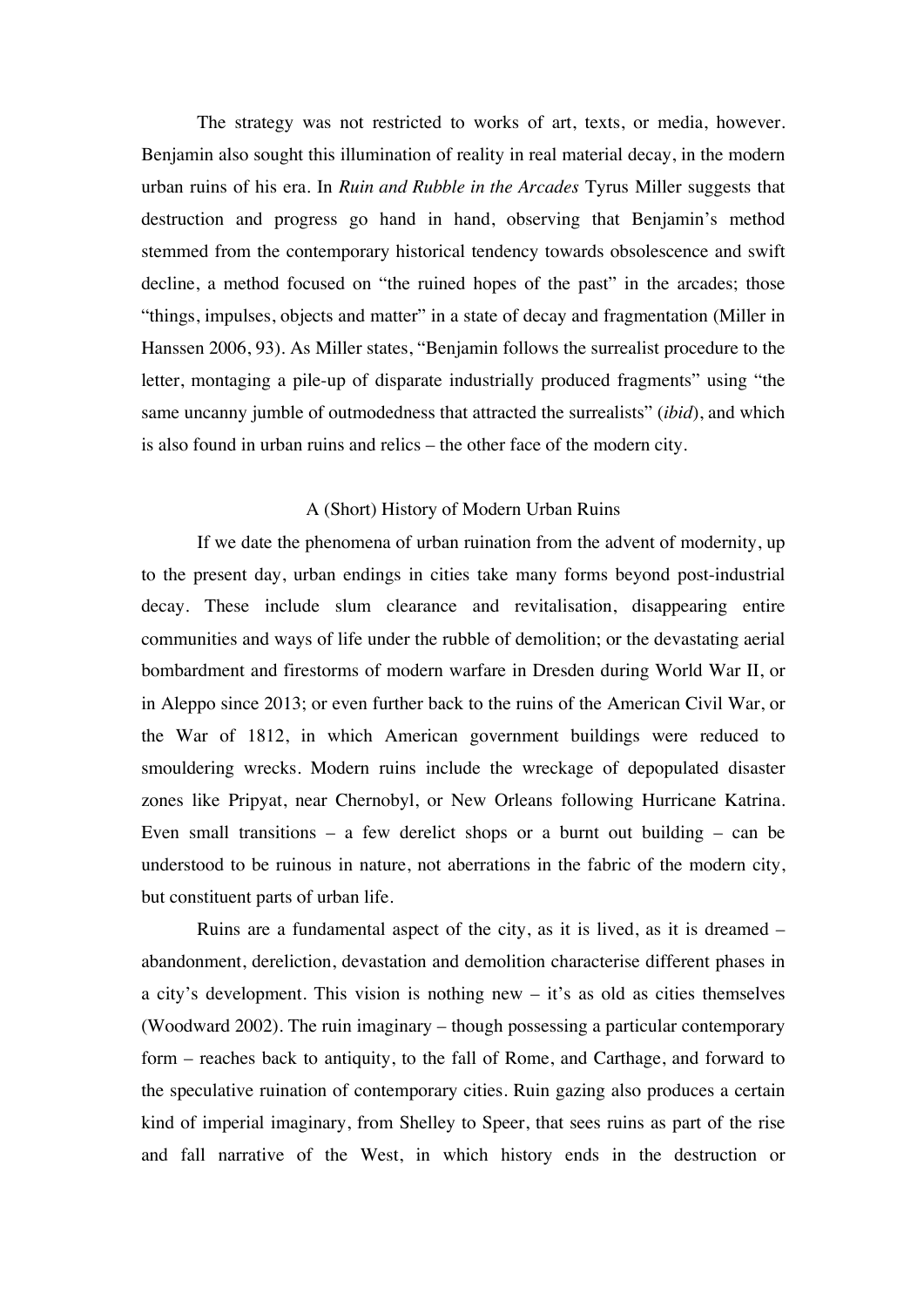disintegration of great monuments (Hell and Schönle 2008, 2) – this is one key way in which the city is imagined, through urban endings in ruins. At the same time, although the imaginary has a long historical trajectory whose clichéd forms can be traced to a distant past, it is also something embedded in post-war modernism, in the form of speculative realism, science fiction, and apocalyptic urbanisms (Vidler 2010). Simultaneously, the modern urban ruin is embedded in is what Sharon Zukin would call a post industrial, post-Fordist, even post-modern imaginary of place as a fragmented pastiche of disintegrating forms (1991).

In the case of London, the ruinous alter-ego appears, for example, in Gustav Dorés 1872 etching of Macaulay's *New Zealander* gazing out at the future ruins of St Paul's, or Joseph Gandy's *A Bird's-eye view of the Bank of England* in ruins from 1830 – but also in the post-war ruins and bombsites of Rose Macaulay's *The World, My Wilderness* (1950), with former landmarks transformed into rubble-strewn wastes. Paris's ruins also haunt the city through the Surrealist and Situationist pre-occupation with the torn-up cobbles of revolution and forgotten and neglected passages and sidestreets – one of the key influences of the *Arcades Project* was Louis Aragon's account of the *Passage de l'Opéra* on the verge of demolition (Aragon 1994, 14). Paris's counter-city also features in Hubert Robert's reimagining of Parisian monuments as ruins of antiquity – but also in photographs and artworks displaying the destruction of the city following the Franco-Prussian war and uprising of the Paris Commune – including the Tuileries Palace, which stood as a ruin for more than a decade. For contemporary city governments, underlying planning and branding are fears about the "haunting spectres of crime, corruption, and decay" (Andreas Huyssen, 2008, p. 5) that are associated with urban ruination and decline.

A ruinous, alternative image of the city thus goes far beyond the imagination – the reality of the down-and-out city in ruins was lived contemporarily in Benjamin's times, and in many ways his vision was driven by his own despair over the destruction of Berlin, his home city much diminished following the economic crises of the 1930s, threatened by war, and to which he was unable to return from his exile in Paris. Benjamin's perception of the modern as inextricably linked to destructive change in experience culminated for him in the destructive energies of the First World War, revealing a profoundly altered world over a short period: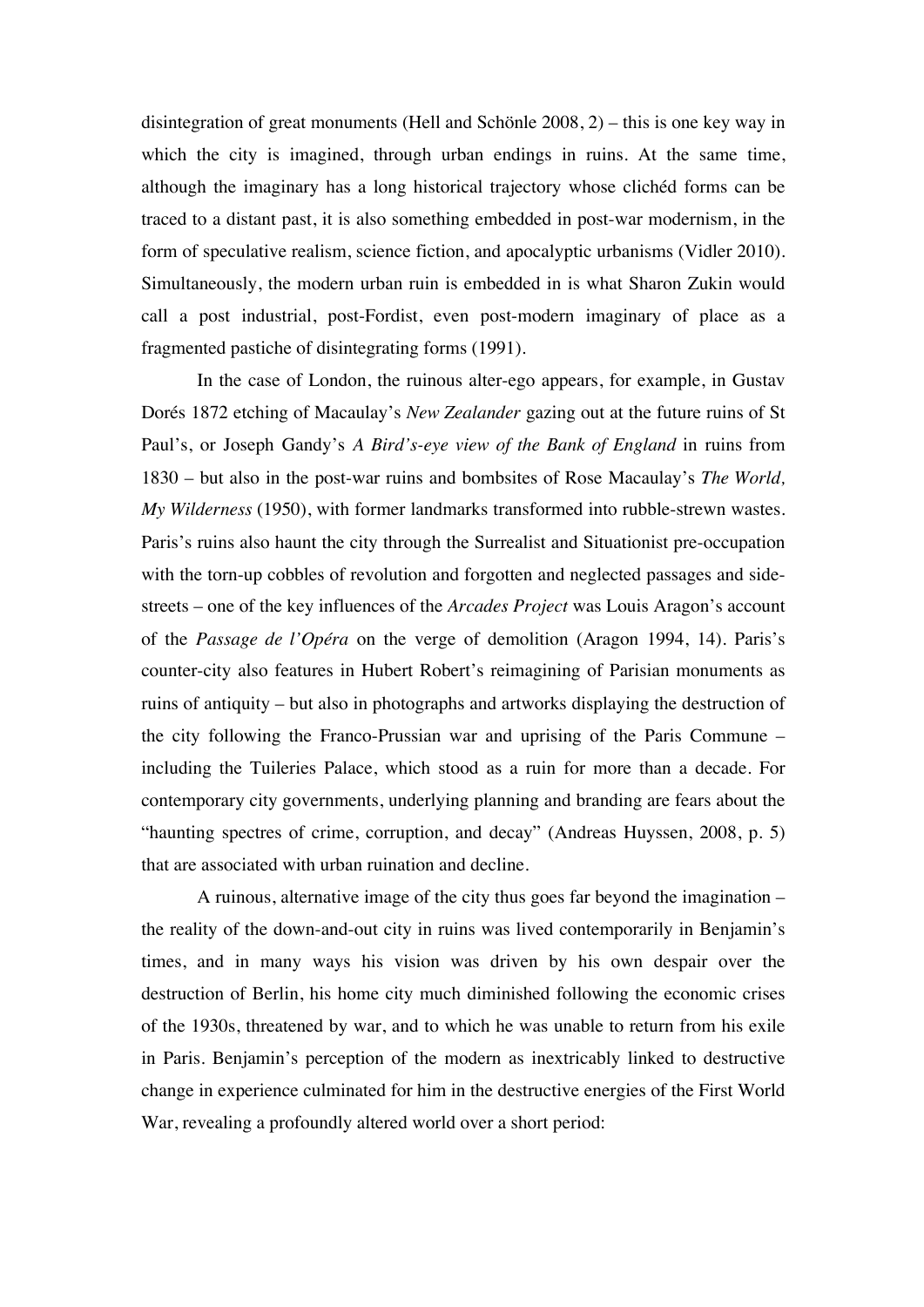A generation that had gone to school in horse-drawn streetcars now stood in the open air, amid a landscape in which nothing was the same except the clouds and, at its center, in a force field of destructive torrents and explosions, the tiny, fragile human body. (Benjamin 1999b, 732).

These destructive elements encompass both the literally destructive forces of modern warfare, but also the nature of change, accelerated in Benjamin's lifetime by progress and development, in such a way that experiences of a recent past appeared impossibly dislocated from the present. But even immediately prior to this destructive period of history, central Paris – where Benjamin lived at the end of his life, and where he tried desperately to complete The *Arcades Project* – had been in a state of ruin for much of the 1920s, caught up in cycles of decay and reconstruction as the economy fluctuated, and the last of Haussmann's plans came to fruition. Paris was one of the first cities in which mass urban ruin was photographically documented, with postcards of the burnt out Hôtel de Ville and other ruined Paris landmarks widely distributed in the years following the uprising in 1871 (Luxenburg 1998, Przyblyski 1995). Similarly, the American Civil war and Crimean war generated what Susan Sontag considered some of the earliest ruin photography, "anonymous" and "epic […] depictions of an aftermath" (Sontag 2002, 86), showing landmark buildings of Atlanta and Charleston reduced to rubble, or the streets of Sebastopol hemmed in by ruins (see also Ginsberg 2004, 488).

In this context, modern, urban ruins are those architectural structures that persist in every city – no matter how well developed or densely populated – which are visibly affected by material decline and neglect, or destruction. Not ancient ruins, but those of a recent and recognisable past – those of living memory – as well as the imagined ruination of the contemporary moment, envisaged through decay and a return to nature. Materially, such a ruin may be rotting away and empty, wide open for anyone to wander into (like the arcades of Benjamin's time). A modern ruin may be in a secured area, off-limits to the general population – like the vast field of ruins that sat between East and West Berlin for decade. It is important to note (as Benjamin did in relation to the arcades as obsolete ruins that revealed the forgotten parts of the city) that such urban endings present vital sites of contrast to the vision of the city as new, planned, and seamless – and increasingly, as technological, shining, and smart.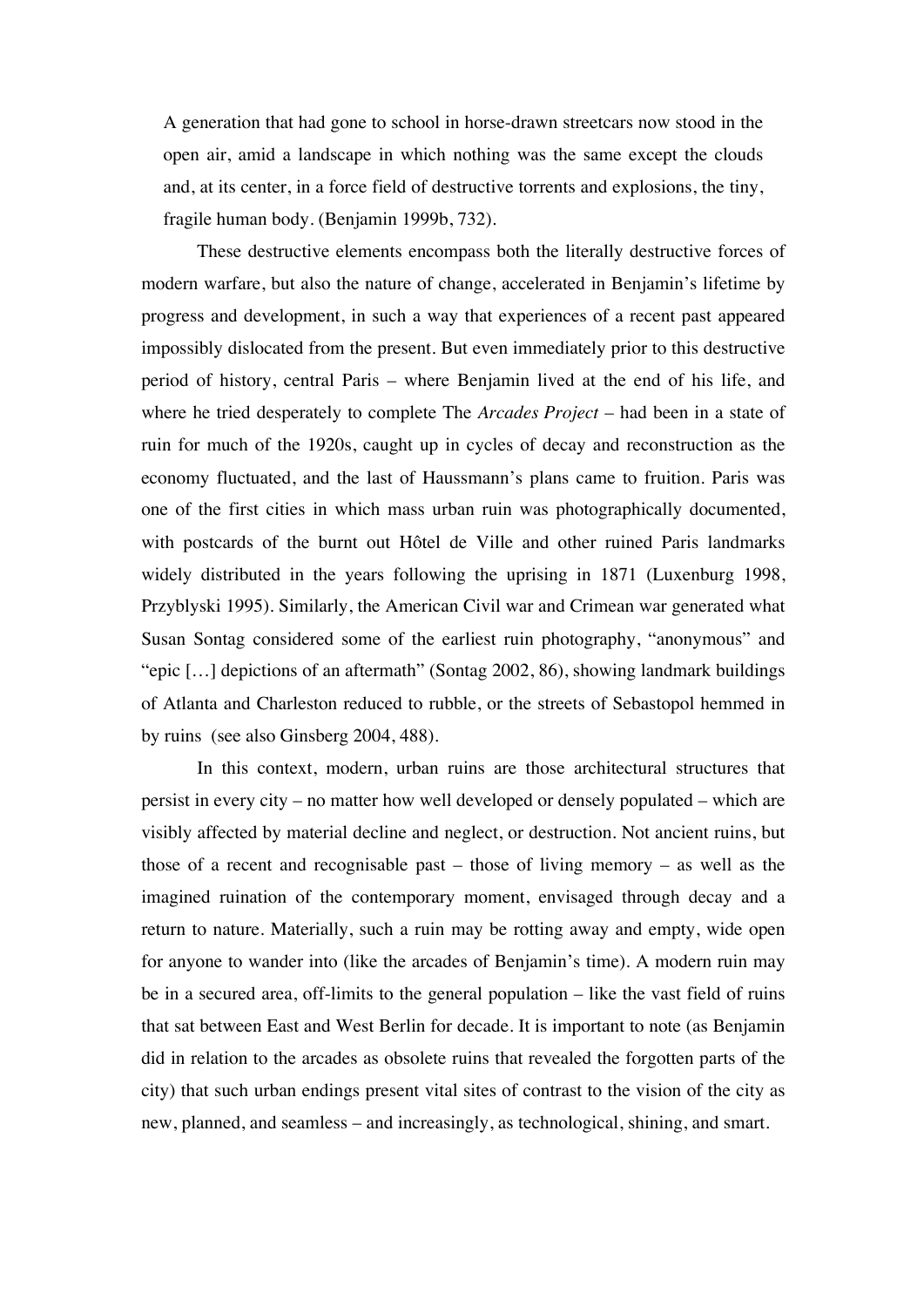### The Politics of Modern Urban Ruins

Walter Benjamin was drawn to the Parisian arcades as they fell out of fashion, were neglected, and became ruinous havens for forgotten and outmoded fashions and objects. These arcades were, for Benjamin, conceptually attached to the vagaries of commodity fetishism, but also the very nature of modernity, and the modern city. For Benjamin, abjection and abandonment went hand in hand with the churning production of "up to date" objects and styles – clothing and consumer goods, but also interiors, architectural forms, and technology. The gas light that illuminated the earliest arcades in their heyday become models for a kind of critical illumination of history itself, and their afterlife, lingering uselessly on the interior walls of barely trafficked passages. The arcades at the end-point of their popularity also exemplified the increasing destructiveness of progress-driven history, pointing to a politics of (particularly urban) ruins. The arcades, in this sense, were quintessentially modern ruins in the making – covered passages intended for an emerging class of consumers; swiftly outmoded by the energies that produced them, abandoned by the crowds, and left to fall to pieces by the ever churning drive towards newness – a drive that continues to characterise (and ruin) modern cities.

Louis Aragon, in his Surrealist semi-fictional work *Paris Peasant*, suggests that such ruinous sites, the unusual, "the unthought of" (1994, 11) parts of the city can be mediations on the mythologies of an era. Aragon gives credence to the personal experience of spaces of decline as destinations that reveal something about the present – in his case Paris of the 1920s – but also something about the past, and something about the city itself. Benjamin was drawn to Aragon because of his aptitude for imbuing various spaces of Paris with an otherworldly sense of being stranded between life and death:

Although the life that originally quickened them has drained away, they deserve, nevertheless, to be regarded as the secret repositories of several modern myths: it is only today, when the pickaxe menaces them, that they have at last become the true sanctuaries of a cult of the ephemeral, the ghostly landscape of damnable pleasures and professions. Places that were incomprehensible yesterday, and that tomorrow will never know. (Aragon 1994, 14, also quoted in the *Arcades Project* (Benjamin 1999a, 87))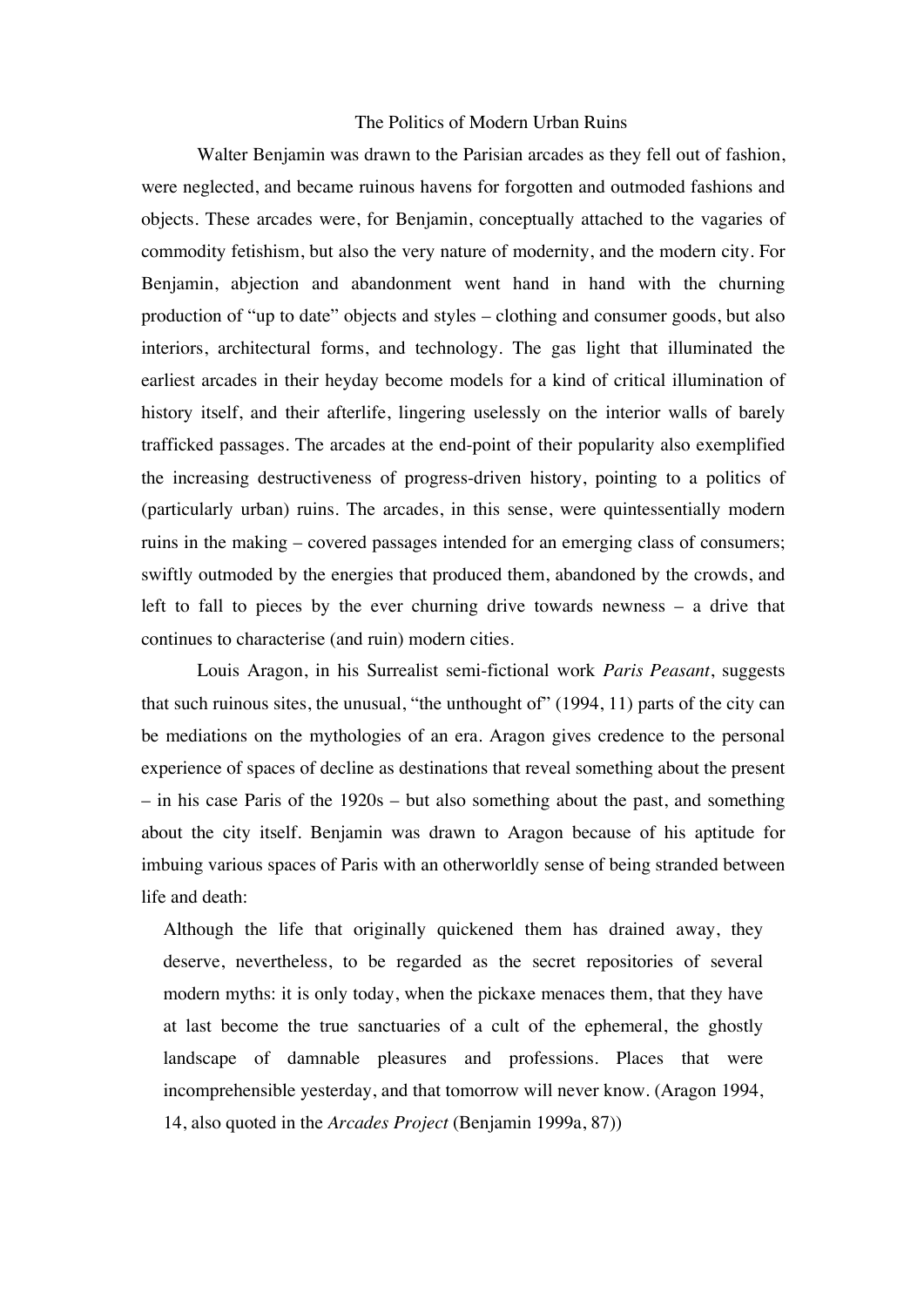In transience, the myth of the modern is revealed – the city is not whole and shining, it is fundamentally ruinous, constantly out of fashion, and routinely torn apart. For Benjamin, the idea of being outmoded or old fashioned is exemplified in the arcades' life and death. As Benjamin states in *The Arcades Project*: "Not long ago, a piece of old Paris disappeared – the *Passage de l'Opéra*, which once led from the boulevards to the old opera theatre. Construction of the Boulevard Haussmann swallowed it up. And so we turn our attention to the […] often empty and dustcovered arcades of more obscure neighbourhoods." (Benjamin 1999a, 923). Not only do the arcades physically manifest the past in the present, they also contain a configuration of past-present relations. They hold outmoded objects and dreams from a recent past, appearing "old-fashioned in comparison to the new" (Benjamin 1999a, 2014). Furthermore, the architecture of the arcade itself, as a construction in iron and glass, evidenced a sense of the archaic or obsolete.

A similar analysis of modern urban ruins might now include other popular spaces of consumption: strip malls or suburban shopping complexes that are swiftly going out of fashion as online shopping expands; the useless machinery of twentieth century manufacturing, stranded in inner city brown-fields; the foreclosed homes of the sub-prime mortgage crisis, boarded up and left to rot; smashed up shopfronts that once displayed videos, and later, DVDs and games, for hire. To use Benjamin's critical formulations: the process of decay and obsolescence embodied in rejected objects and places stands for the more abstract ruin of the collective past, driven by a destructive present and future. Modern ruins bring into being a revolutionary mode of comprehending the space of the modern city, through things and places that are in the process of "being no more" (Benjamin 1999a, 833), politicised by the material transience that comes to bear in abandoned, disused, derelict, and obsolete urban space that are left to their inevitable ruinous end.

In *The Ruin*, written in 1911 (notably, before World War I), Georg Simmel makes a particular point of referring to "urban ruins" left alone by people to fall apart, as a "more meaningful, more significant" phenomena than the ruins of antiquity, or even war (Simmel 1959, 261). For Simmel "[t]the inhabited ruin loses for us that sensuous-suprasensuous balance of the conflicting tendencies of existence which we see in the abandoned one. This balance, indeed, gives it its problematical, unsettling, often unbearable character. Such places, sinking from life, still strike us as settings for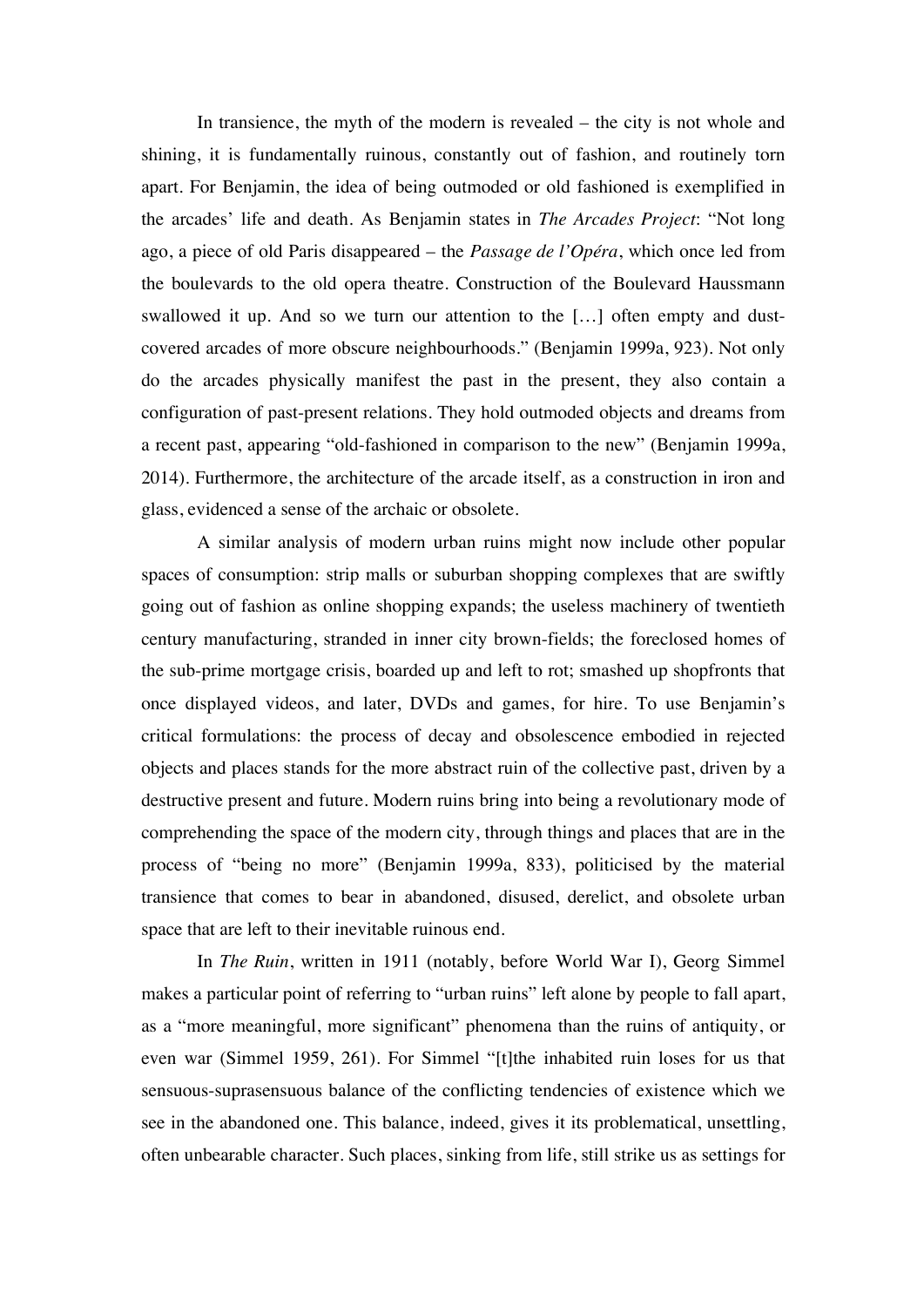life" (*ibid*). As in Benjamin's arcades, Simmel suggested that urban ruins have a particular capacity to unsettle us, to generate contemplation of modern life through abandoned architectures. At the same time, however, Simmel warns of the nostalgia of ruins, and particularly abandoned architectures, in which the contrast between human ingenuity and the persistence of nature appears as "a cosmic tragedy which [...] makes every ruin an object infused with our nostalgia; for now the decay appears as nature's revenge…" (Simmel 1959, 259).

Nostalgia brought on by modern urban ruins isn't necessarily a problem, however. As Dianne Chisolm suggests in relation to Benjamin's constellating method and allegorical destruction, nostalgia can be a way of imagining, through the assemblage of historically loaded fragments, alternative histories and futures (2001). As an example, Svetlana Boym's retrospective nostalgia is directly linked to the political capacity of "ruinophilia" (Boym 2017, 43), which, rather than presenting catastrophe and ruination as inevitable violence, instead links ruin (including the end of the city) to freedom and possibility. "A tour of ruins leads you into a labyrinth of ambivalent temporal[ities…] that play tricks with causality. Ruins make us think of the past that could have been and the future that never took place […]. (*ibid*) Rather than a return to nature, or an imperial or colonial nostalgia, a *critical* nostalgia through ruins "condenses alternative senses of history. Ruination is a corrosive process that weighs on the future and shapes the present" (Stoler 2008, 194), it understands modern ruins to be political.

This need not be a hopeless vision of pending catastrophe (the sort of "postmodern" apocalypticism that Henri Lefebvre, and others have rejected (see for example Henri Lefebvre's *Writings on Cities* (1996, 31)). Instead, it is more like what Svetlana Boym terms the off-modern, in which "the ruins of twentieth-century modernity [...] undercut and stimulate the utopian imagination, constantly shifting and deterritorializing our dreamscape" (2017, 44). The nostalgic vision triggered by a conceptualisation of the city-as-ruin is more of a "prospective vision" that is "connected with an orientation towards the future" (Boym, 2017, 39), than a hopeless and clichéd nostalgia for the past. The city-as-ruin links across "sites of different modernities – industrial, post-industrial, digital, post-digital" (Boym 2017, 40), through multiple citations of fragmentation and destruction, the mutuality of modernity and ruin, and the imagination of something beyond the present moment.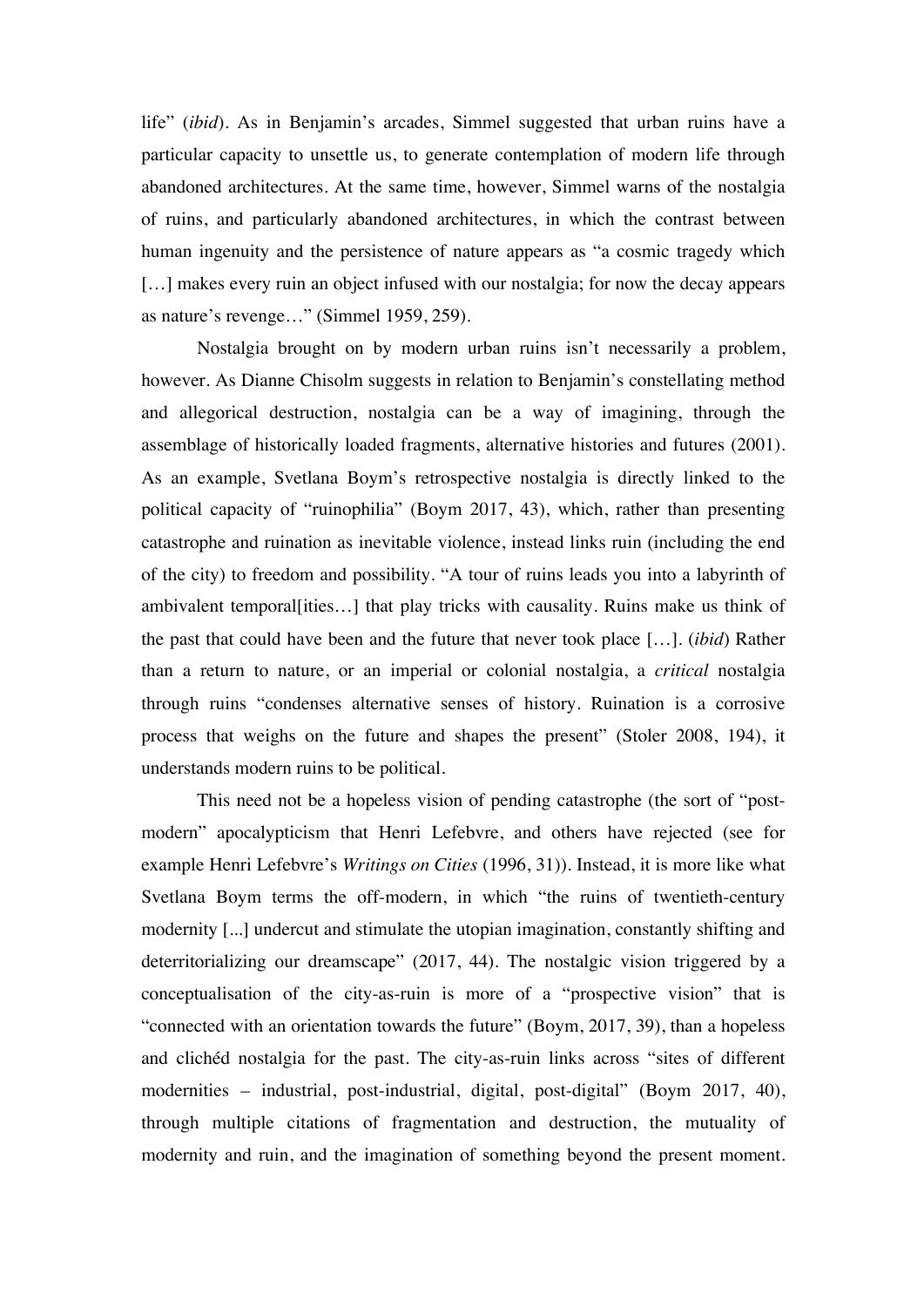Moreover, "[r]eal ruins of different kinds function as screens on which modernity projects its asynchronous temporalities and its fear of and obsession with the passing of time. Benjamin says that allegories are, in the realm of thought, what ruins are in the realm of things…" (Huyssen 2008, 19). This reference to allegories and ruins is often, in Benjamin's work, directly related to a representation of a lived history and language from his *Trauerspiel* study (Benjamin 1998), but – as in the example of the arcades and Aragon's work, above – there is always a significant blurring between what Benjamin saw and experienced, and how he conceptually imagined the world through fragmentation and ruin.

Tara Forrest uses Benjamin's work to describe the capacity of the imagination to open up a faculty or perception within cognition, a politics of possibility that generates understanding beyond the literal representation of what is seen (2007). For example, Benjamin's ruin and rubble can be situated in symbolic and speculative registers, as well as in the material, through film's capacity to explode our perceptions of urban life, revealing the world as a rubble field (Forrest 2007, 74). Not only is the figuring of the city as a ruin capable of counter-producing possibilities for the world at large, but an imagination of rubble and fragments derives from a tendency to reconstruct and oppose aesthetic regimes through the fantastical (Jameson 2005). As Joseph Tanke asserts, the notion of the imagination "breaks the habitual sensory frameworks that prevent the full flourishing of human capacities, ushering them into new space-time configurations." (Tanke 2011, 157). The power of such imagination to impact the everyday experience of the viewer – by distancing, transfiguring – may also be transferred to material encounters and experiences in the city, but especially in modern ruins.

Benjamin's ruinous method is a reworking of the imagination of the cities of modernity; of the life of the commodity; and of the future of the present as a counterfactual history, where the city is imagined more in the form of the trash heap of history (Pensky 2001, 211) than as a beacon of unproblematic future progress. Here, lived encounter and the moment of reading flash up together with a multitemporal recognition of the present moment through the ruinous allegorical mode. This is the true essence of experience, for Benjamin. "Modernity's constant assertion of the ever-new cannot prevent its collapse into the ever-same. It too will decay, its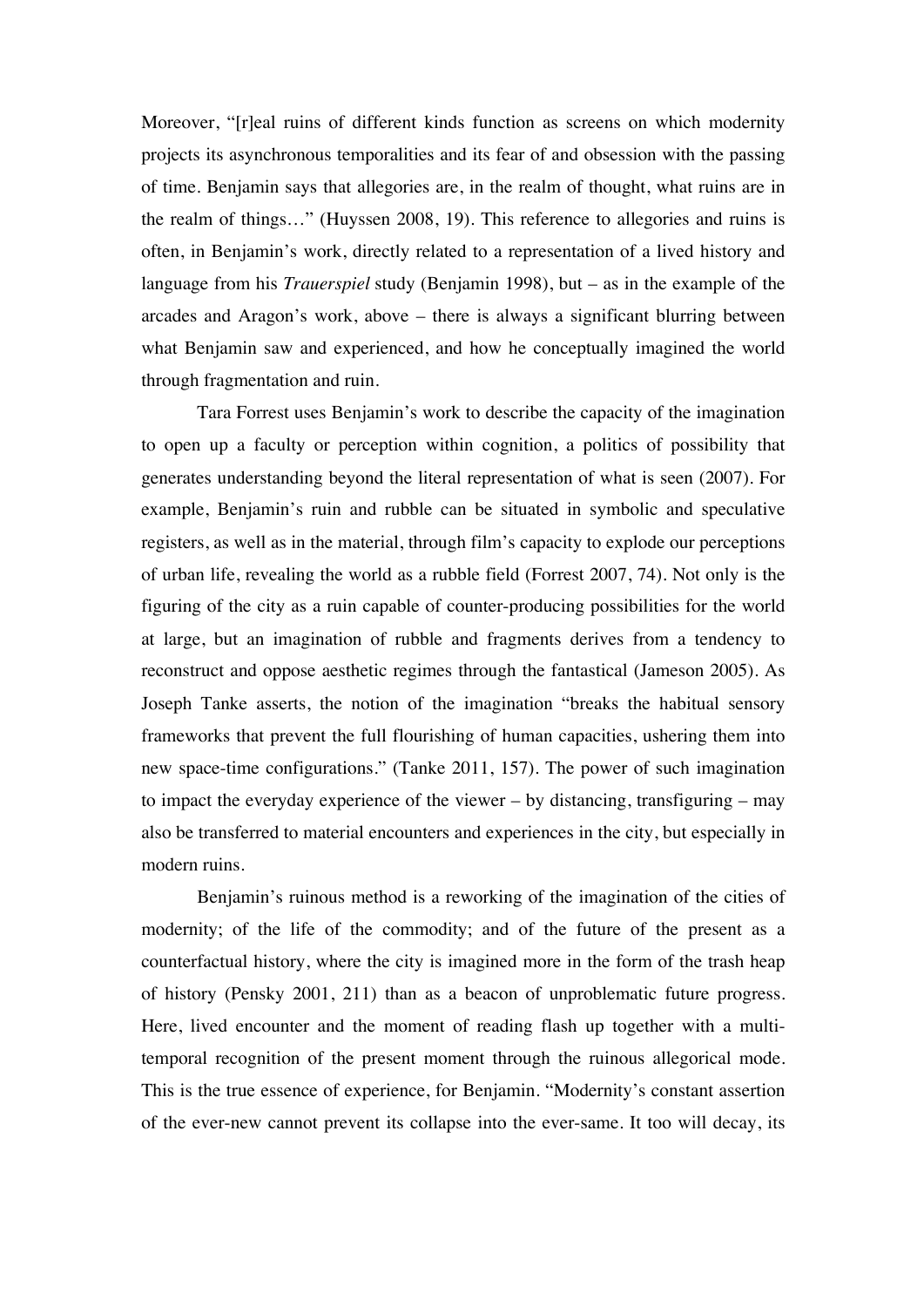monuments will fall into ruin, even when the monuments of modernity least expect it" (Frisby 1985, 235).

The cyclical loss embedded in the modern must be opposed by redemption, and the fragmented allegorical mode is potentially redemptive, even in ruin, as Graeme Gilloch suggests:

The allegorical gaze, like the magical gaze of the child-as-collector, is the salvation of the thing. Ruination and redemption – these are the Janus-faces of allegory. The allegorical vision as the overcoming of myth and the moment of historical redemption contains within it the qualities of the dialectical image, and hence becomes the fundamental basis of Benjamin's critical historiography (Gilloch 1996, 138).

While Benjamin resisted the baroque conceptualisation of melancholy and eternal transience uncovered in his study of German tragic drama (Benjamin 2008), and considered the destructive aspect of modernity in terms of catastrophe, he did not necessarily frame decay and decline as solely negative: the ruination caused by the push for progress and desire for increasingly fetishised commodities could, in fact, be opposed in ruin. That is, the myth, the illusion constructed by the increasingly detached material products of an era can, in their decay, reveal the dreams of the era as just that – improperly invested imaginings. It was ultimately Benjamin's reimagining of the concept of the city, through modern urban ruins and urban endings, that generated his critical and philosophical politics of history and progress – a profound understanding of the cities of modernity as cities of ruin.

# Conclusion

In 'Convolute N' of *The Arcades Project*, Benjamin describes "The pathos of this work: there are no periods of decline. Attempt to see the nineteenth century just as positively as I tried to see the seventeenth, in the work on *Trauerspiel*. No belief in periods of decline." (1999a, 458). Later, Benjamin's writes that "[o]vercoming the concept of "progress", and overcoming the concept of "period of decline" are two sides of one and the same thing" (1999a, 460). As Susan Buck-Morss clearly articulates, Benjamin argued that no city, no moment, is more important or significant than the last – he was concerned with overcoming progress and its polarity, decline; and they are related tasks, for: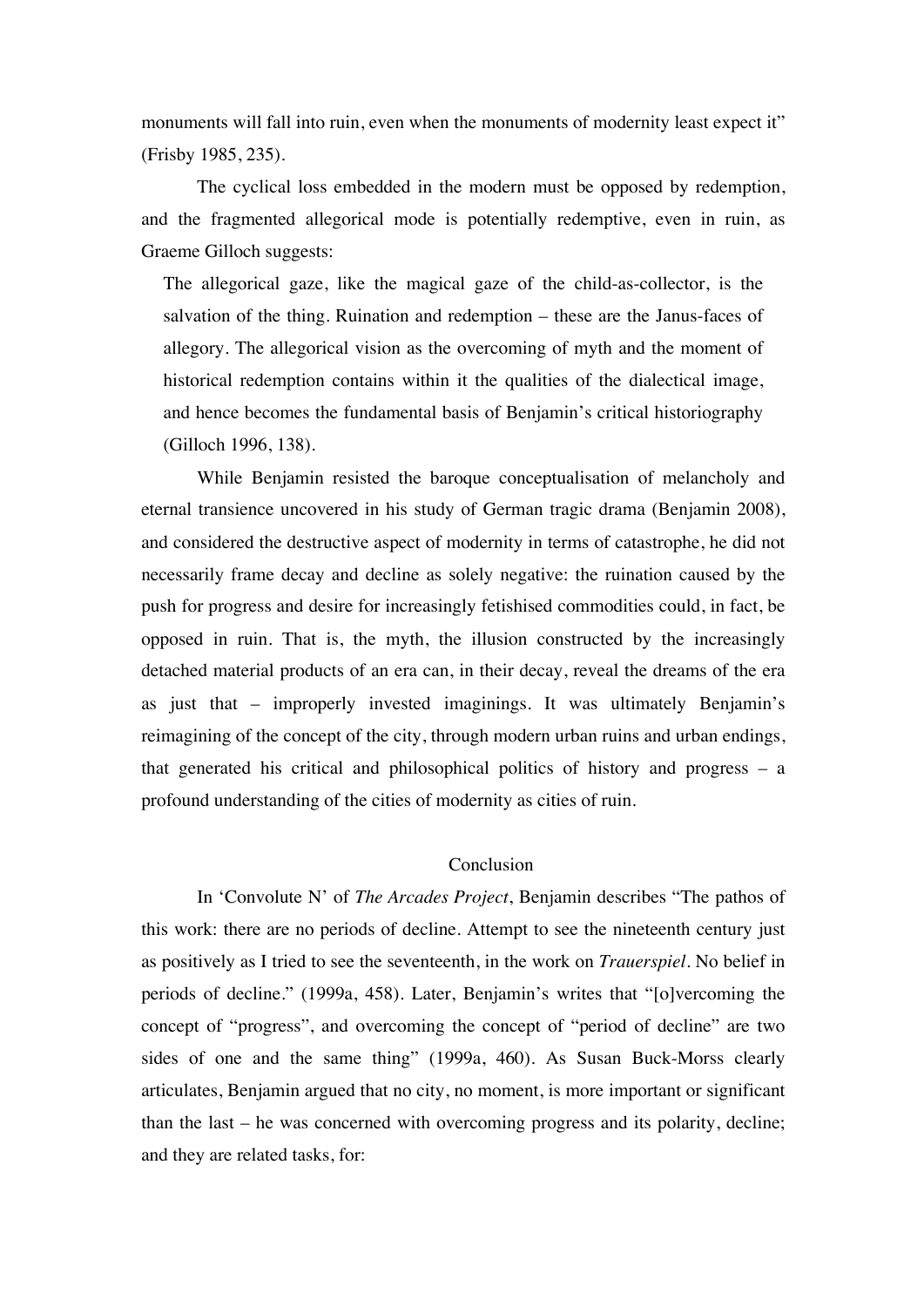The debris of industrial culture teaches us not the necessity of submitting to historical catastrophe, but the fragility of the social order that tells us this catastrophe is necessary. The crumbling of the monuments that were built to signify the immortality of civilization becomes proof, rather, of its transiency. And the fleetingness of temporal power does not cause sadness; it informs political practice. (1989, 170).

To value modern, urban ruins as political objects is not to invest in nostalgia, but to unlock an imagination the resists the supremacy of perpetual growth – the project that Benjamin was working on for most of the last decade of his life. Not just resisting the corrosive power of eternal novelty, but, through urban endings, in ruins, understanding the fundamentally illusory nature of the modern city as a site of reification and commodification. The link between ruins and the myth of progress is particularly evident in the creative destruction of urban regeneration: "As a classic example of reification, urban "renewal" projects attempted to create social utopia by changing the arrangement of buildings and streets—objects in space—while leaving the social relationships intact." (Buck-Morss 1989, 89). What Benjamin sought was not the "illusion of social equality" that such aesthetic and spatial renovation provides, but rather the alternative vision of modernity as one of decline and ruin.

This vision is evident in the emphasis that Benjamin placed on a fragmented and figurative perception of modernity as both a process of ruination and disintegration of experience, which seeks to redeem the past via a re-evaluation of the ways in which we recall, preserve and inhabit a space of "what has been", particularly through urban encounters with the traces of the recent past (Benjamin 2003, 183-184). Seeking these traces in actual ruins may seem to be an excessively literal, even blunt reading of Benjamin's work, however Benjamin certainly centred his investigations in the material remains of the nineteenth century that persisted in Paris's decaying passages, where he encountered forgotten and neglected objects the he saw as the refuse of a churning, destructive modernity. Modern urban ruins are such rejected, ephemeral refuse, less a reflection of Benjamin's repetition of the ruin motif, than a reference to the relationship between ruins and a culture of consumption or history-asprogress – whether cities ruined by war and revolution or the abandoned remnants of obsolete industries or outdated fads. As Benjamin's eclectic collections in the *Arcades Project* demonstrate, almost any category of remnant – books or toys, second-hand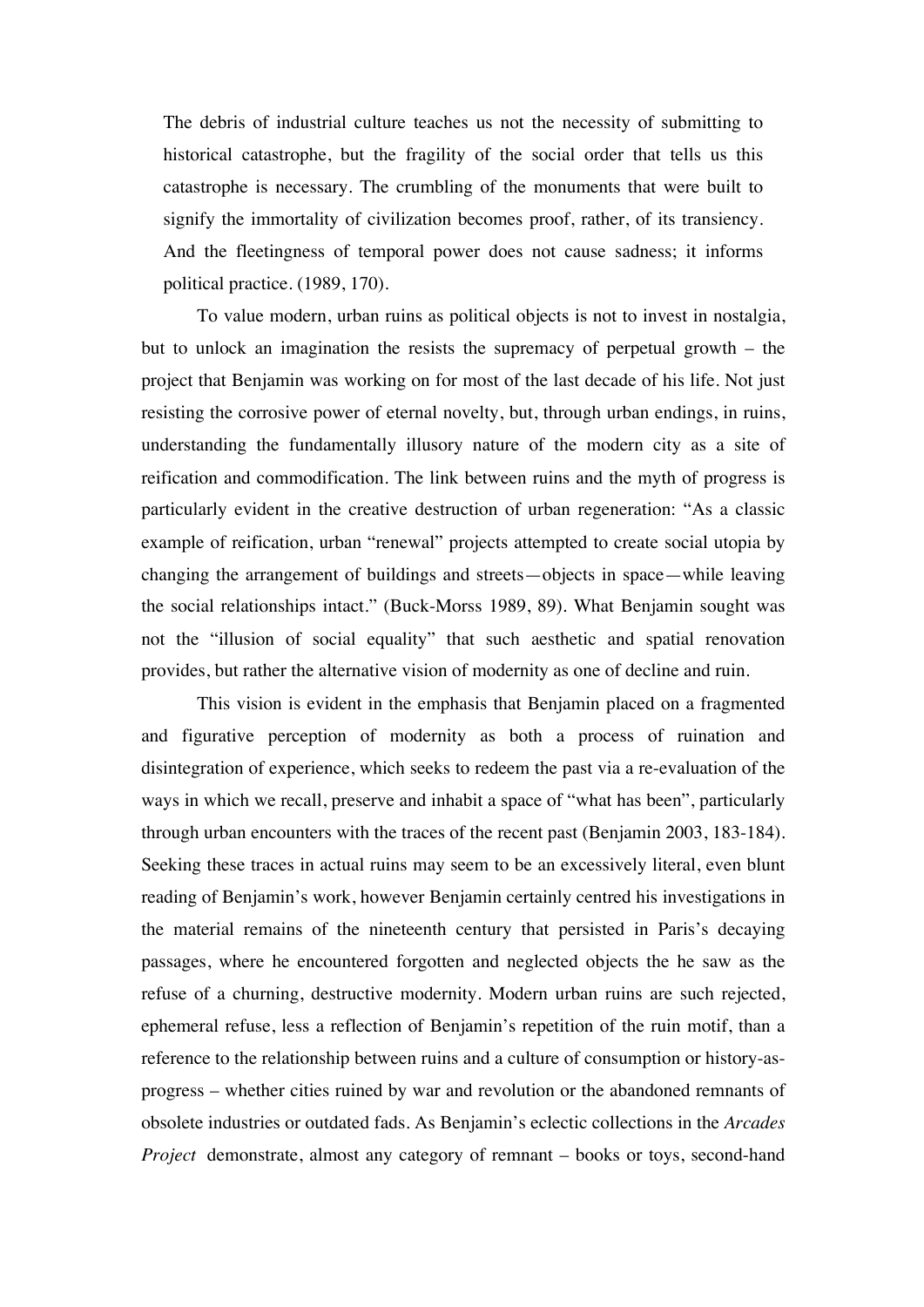clothing, aging technology – might have similarly political import. However, by emphasising ruined architecture, the other face of the increasingly seamless cities emerges in ever-present urban endings that can be directly related to everyday life in the city, and, moreover, to the conceptualisation of the city itself as a place of modern ruin.

# Bibliography

- Aragon, Louis. 1994. Paris Peasant. Translated by Simon Watson Taylor. Paris and New York: Exact Change.
- Benjamin, Walter. 1998. *The Origin of German Tragic Drama*. Translated by Peter Osborne. London: Verso.
- Benjamin, Walter. 1999a. "The Arcades Project." In, edited by Rolf Tiedemann. Cambridge, Massachusetts and London, England: Harvard University Press.
- Benjamin, Walter. 1999b. "Walter Benjamin: Selected Writings Volume 2, Part 2, 1931-1934." In, edited by Michael W. Jennings, Howard Eiland and Gary Smith. Cambridge, Massachusetts and London, England: Belknap Press of Harvard University Press.
- Benjamin, Walter. 2003. "Walter Benjamin: Selected Writings, Volume 4, 1938- 1940." In, edited by Howard Eiland and Michael W. Jennings. Cambridge, Massachusetts and London, England: Belknap Press of Harvard University Press.
- Berman, Marshall. 1982. *All That is Solid Melts into Air: The Experience of Modernity*. 2010 ed. London and New York: Verso.
- Boym, Svetlana. 2017. *The Off-Modern*. New York and London: Bloomsbury Academic.
- Buck-Morss, Susan. 1989. *The Dialectics of Seeing: Walter Benjamin and the Arcades project*, *Studies in contemporary German social thought*. Cambridge, Mass: The MIT Press.
- Chisolm, Dianne. 2001. "The City of Collective Memory." *GLQ: A Journal of Lesbian and Gay Studies* 7 (2):195-243.
- Forrest, Tara. 2007. *The Politics of Imagination. Benjamin, Kracauer, Kluge*. Bielefeld: Transcript Verlag.
- Foth, M., P. Mitchell, and C. Estrada-Grajales. 2018. "Today's Internet for Tomorrow's Cities: On Algorithmic Culture and Urban Imaginaries." In *Second International Handbook of Internet Research*, edited by Hunsinger J, Klastrup L and Allen M. Dordrecht: Springer.
- Frisby, David. 1985. *Fragments of Modernity: Theories of Modernity in the Work of Simmel, Kracauer and Benjamin*. 2013 ed. Abingdon: Routledge.
- Gilloch, Graeme. 1996. *Myth and metropolis: Walter Benjamin and the city*. Cambridge, UK: Polity Press.
- Ginsberg, Robert. 2004. *The Aesthetics of Ruins*. Amsterdam and New York: Rodopi.
- Hanssen, Beatrice. 2006. *Walter Benjamin and the Arcades project*. London ; New York: Continuum.
- Hell, Julia. 2008. "Imperial Ruin Gazers, or Why Did Scipio Weep?" In *Ruins of Modernity*, edited by Julia Hell and Andreas Schönle, xv, 511 p. Durham North Carolina: Duke University Press.